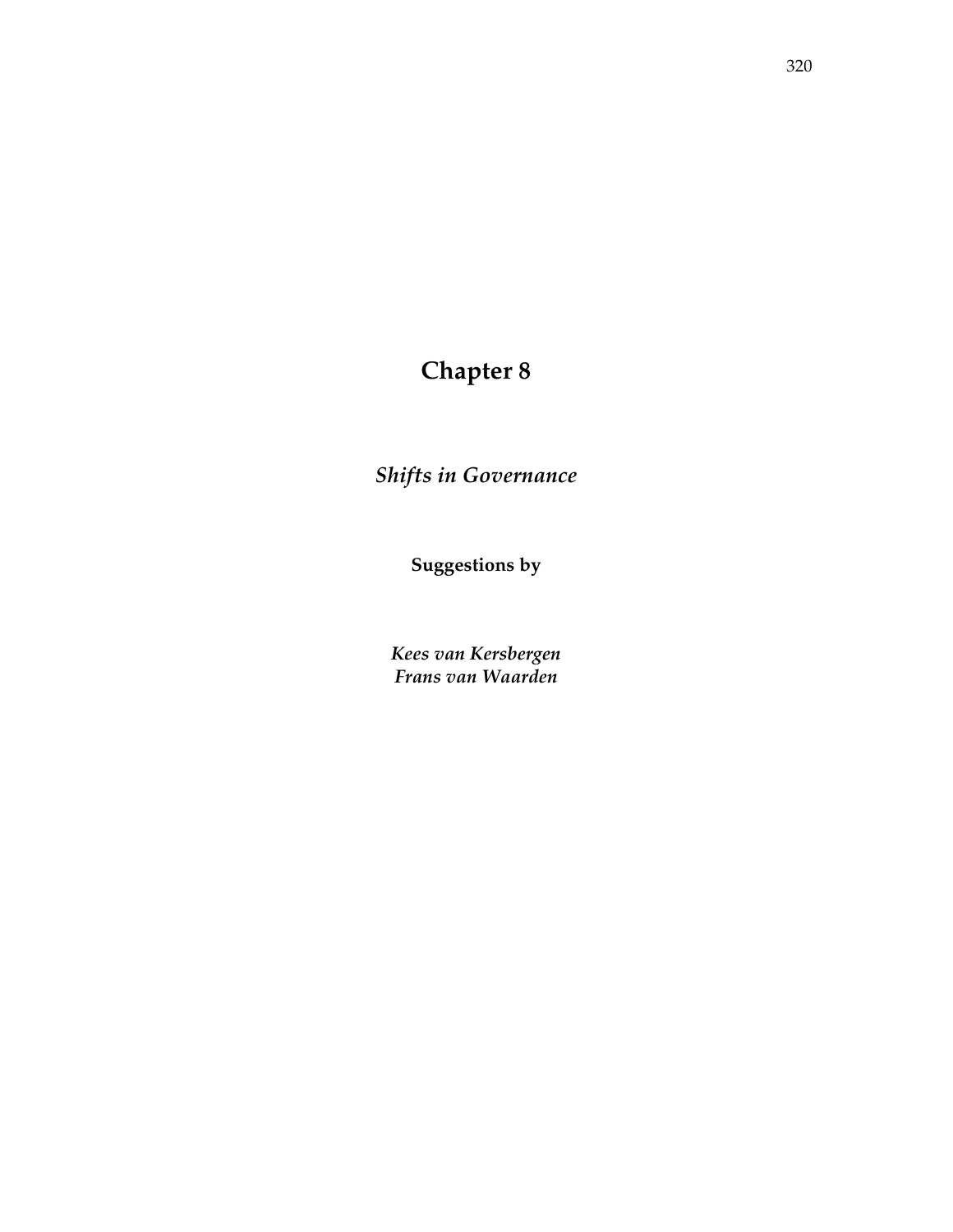# **Contents**

| 8.1 |                                                                       |  |  |
|-----|-----------------------------------------------------------------------|--|--|
|     |                                                                       |  |  |
|     |                                                                       |  |  |
|     |                                                                       |  |  |
|     | 8.1.4. Consequences: Problems of Governability and Accountability 329 |  |  |
|     | 8.1.5 Questions for the core module on "Multilevel Governance" 331    |  |  |
|     |                                                                       |  |  |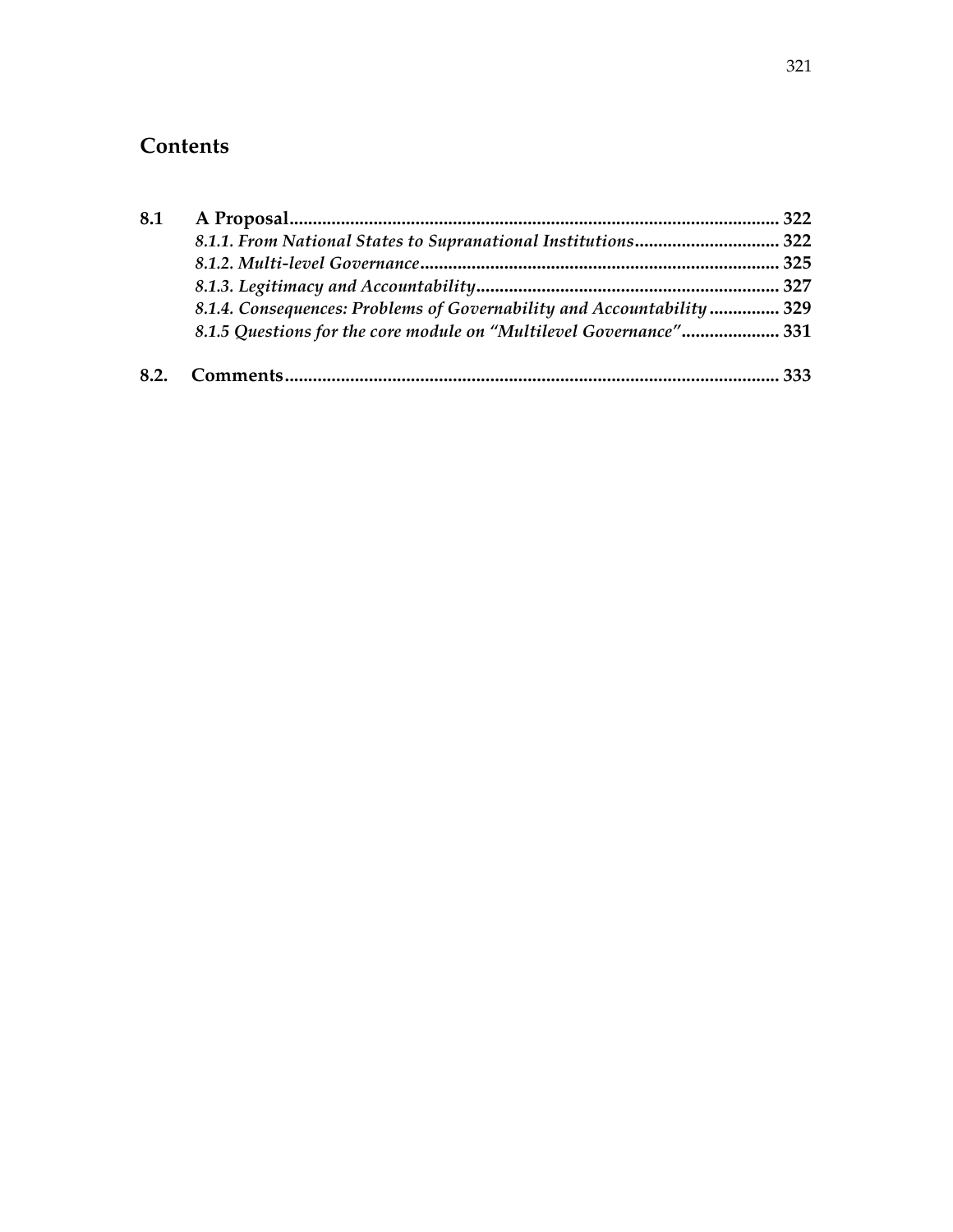# **8.1 A Proposal**

# *8.1.1. From National States to Supranational Institutions*1

There is a strong view in international and comparative politics and public administration that holds that as a result of the spectacular rise of internationalization and globalization the nation state is in retreat (Ruggie 1993). The enormous increase in interdependence on a world-wide scale during the last few decades has seriously weakened the efficacy of the nation state. This applies *a fortiori* to the nation states that make up the European Union (EU). Although the EU was initially set up by these states for the very reason that they wanted to cope with the negative effects of increasing interdependence (Milward 1992; Moravcsik 1998), it is widely accepted that the member states of the EU have lost large portions of their autonomous policy making capacity (Sørensen 1999: 602).

An important issue, hotly debated in the current literature on European integration, is to what extent the member states, as the classic *inter*national actors, have had to make way for *trans*national and *supra*national actors? To what extent are policies decided at the European level? What policy making capacity do national states still have? If national power has shifted to other levels, who controls this relocated power? This issue can be approached analytically by distinguishing the following three levels: the *constitutional level*, the level of *European Union policy arenas*, and the *national level* (see Peterson 1995).

For the *constitutional level* we limit ourselves to the observation that the European Union is a supranational organization, but that the establishment of the institutions (Council of Ministers, Commission, Parliament, Court of Justice and European Central Bank), as well as the decision rule, qualified majority voting, which should guarantee this supranationality, still rests on intergovernmental bargains. The decisions taken at this level define the (formal) institutional setting of the various day-to-day European policy arenas.

On the level of *day-to-day European policy making* intergovernmental bargains define for each policy area which actors can take part in the decision making process. They define the scope of the measures that can be taken as well as the decision rules that should be applied. They have resulted in a complex political system in which different rules apply to different policy areas. Sometimes the European Parliament is involved; sometimes it is not; sometimes the European Court of Justice has jurisdiction; sometimes it has not. In other words, the intergovernmental bargains create different policy arenas that operate under different formal and informal rules with different consequences for how to ensure accountability. In addition, they set different constraints and opportunities to those actors and, accordingly allocate responsibilities variously as a result of which the accountability problem increases in complexity.

-

<sup>&</sup>lt;sup>1</sup> This text is taken from Van Kersbergen and Van Waarden (2001).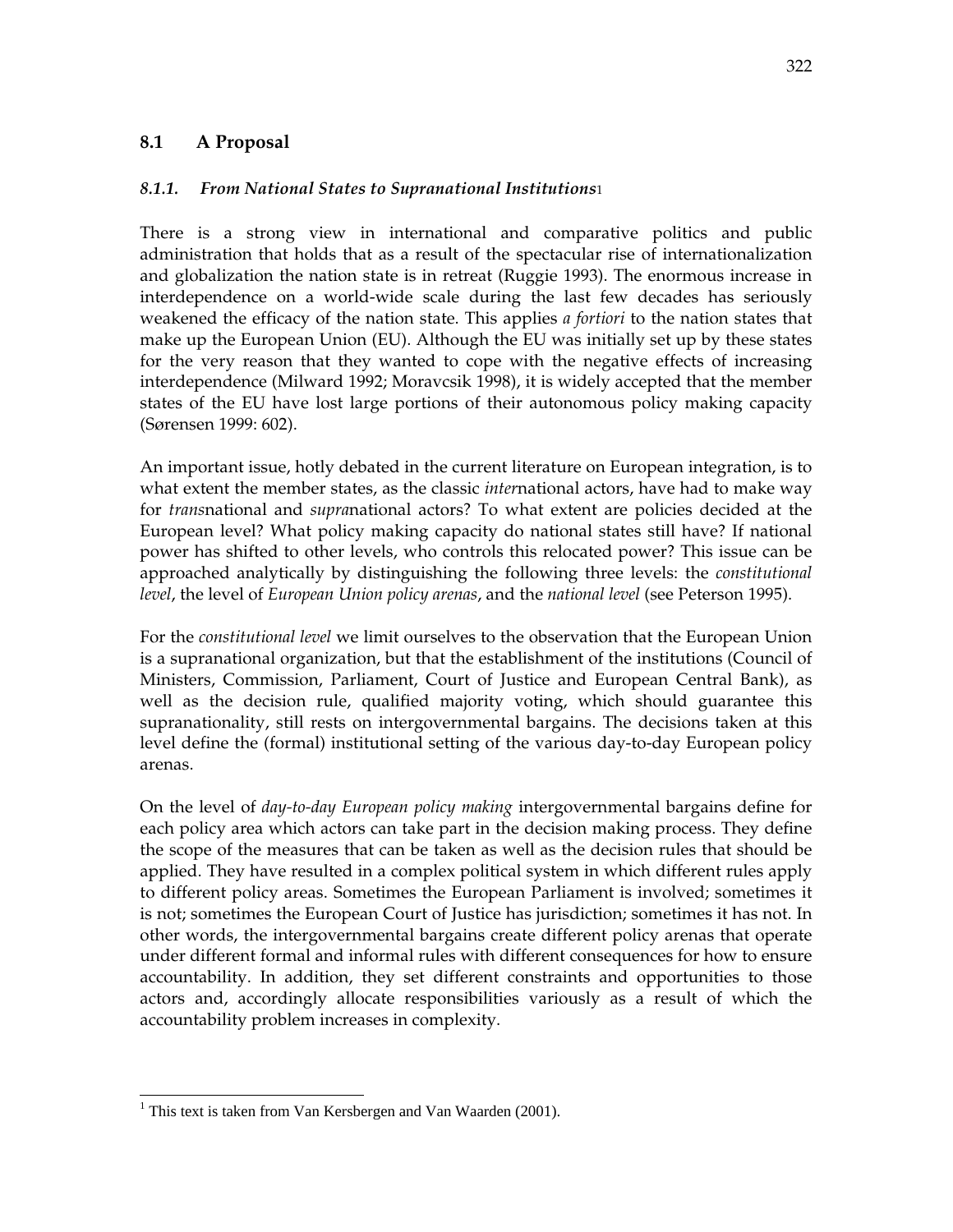These formal and informal institutions of policy-setting and policy-shaping at the European level influence the capacity and, conceivably, the autonomy for policy making at the *national level*. At this level, European integration can be seen from two points of view. On the one hand, European integration may enhance the capacity of national institutions to deal with the effects of economic internationalization; on the other hand, it may exert pressure on the member states to adapt to European rules and regulations and thus may affect the national institutional framework of policy making. We underscore the need to study the impact of European integration on national institutions in this dual manner, because this helps to avoid mistaken simplifications about the unidirectional decline of national institutions, national policy autonomy and accountability.

As regards the problem of democratic accountability in the multi-level European system: One of the most interesting observations is that the governments of most member states, the major nationally based political parties that are pro-European, as well as their members of the European Parliament officially affirm that the European Union suffers from a *democratic deficit*. The complaints can be grouped under the following headings (see Pijpers 1999):

- 1. *Insufficient influence of European citizens* on the process of European integration itself, especially on the outcomes of Intergovernmental Conferences. Important issues are the extent to which national governments that prevail at this (constitutional) level can be held accountable nationally for the decisions made in the international setting and the extent to which European elections can be (or should be) "upgraded" so as to include issues relating to constitutional decisions.
- 2. *The Council shirks democratic control* as neither the national parliaments nor the European Parliament have sufficient instruments of political control; the issue is at what level (national or supranational) additional mechanisms of democratic control can or should be introduced that enhance the level of accountability.
- 3. The *lack of transparency of European institutions*, as a result of the deficient public nature of Council decision making and the phenomenon of "comitology", that is, 'the review of Commission decisions by committees of national government officials, which decide whether or not the Council needs to be involved in the decision making process' (Steunenberg and Schmidtchen 2000: 15). One issue is whether and to what extent democratic accountability is frustrated in comitology or whether and to what extent deliberation in the area of comitology in fact represents a new form of supranational democratic governance unique to the *sui generis* polity of the European Union (Neyer 2000; Eriksen and Fossum 2000).
- 4. The *lack of a European public debate* and a *truly European electoral struggle* with real consequences for the distribution of power and majority decision making in Europe. One major issue is whether and to what extent European politics can and should be based on anything else than a system that maximizes consensus in the European Parliament and among the member states (Thomassen and Schmitt 1999b), with the possible drawback of a loss of responsiveness and accountability.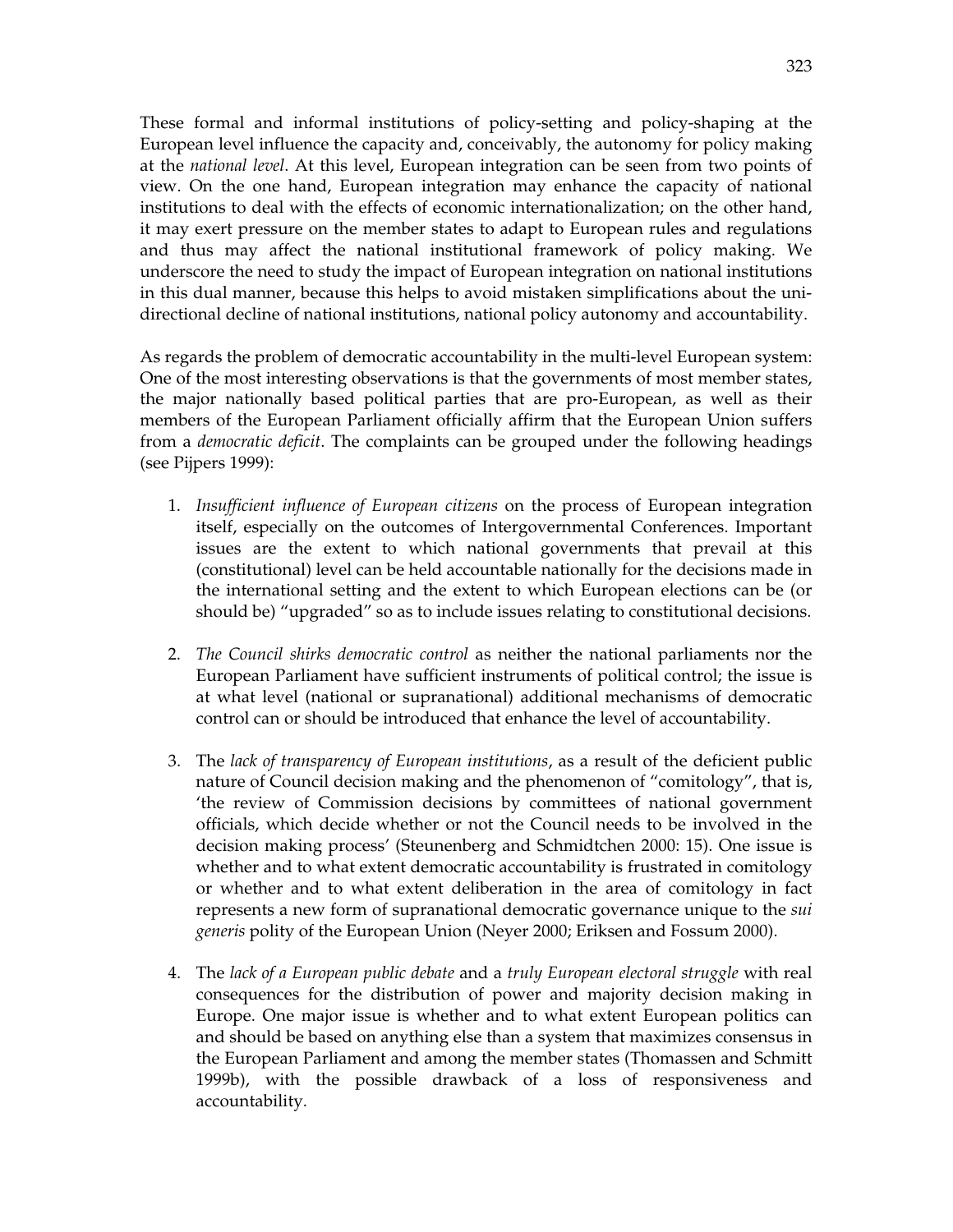- 5. The *necessity and relevance of a democratic European constitution*. One important issue concerns the question whether the European Union needs a constitution in order to ensure its democratic quality, that is to say whether the intergovernmental way of European integration (particularly expansion and institutional deepening) must be replaced by a democratic method involving the citizens and their elected representatives in the European Parliament and the national parliaments. Another issue involves the question to what extent the "constitutionalization", that is to say the 'transformation of the EC from an international regime, founded on the precepts of international law, into a multitiered, quasi-federal polity' has already in fact already occurred (Stone Sweet 2000: 160) under the aegis of the European Court of Justice.
- 6. *The intransparency of implementation and enforcement*. The European Commission is mostly not responsible for the implementation and enforcement of its own rules and can hence also not be held accountable for the observation of the rules by European subjects. Responsible are national government agencies, but to whom are they accountable? To EU-level institutions, or to national institutions that control national governments?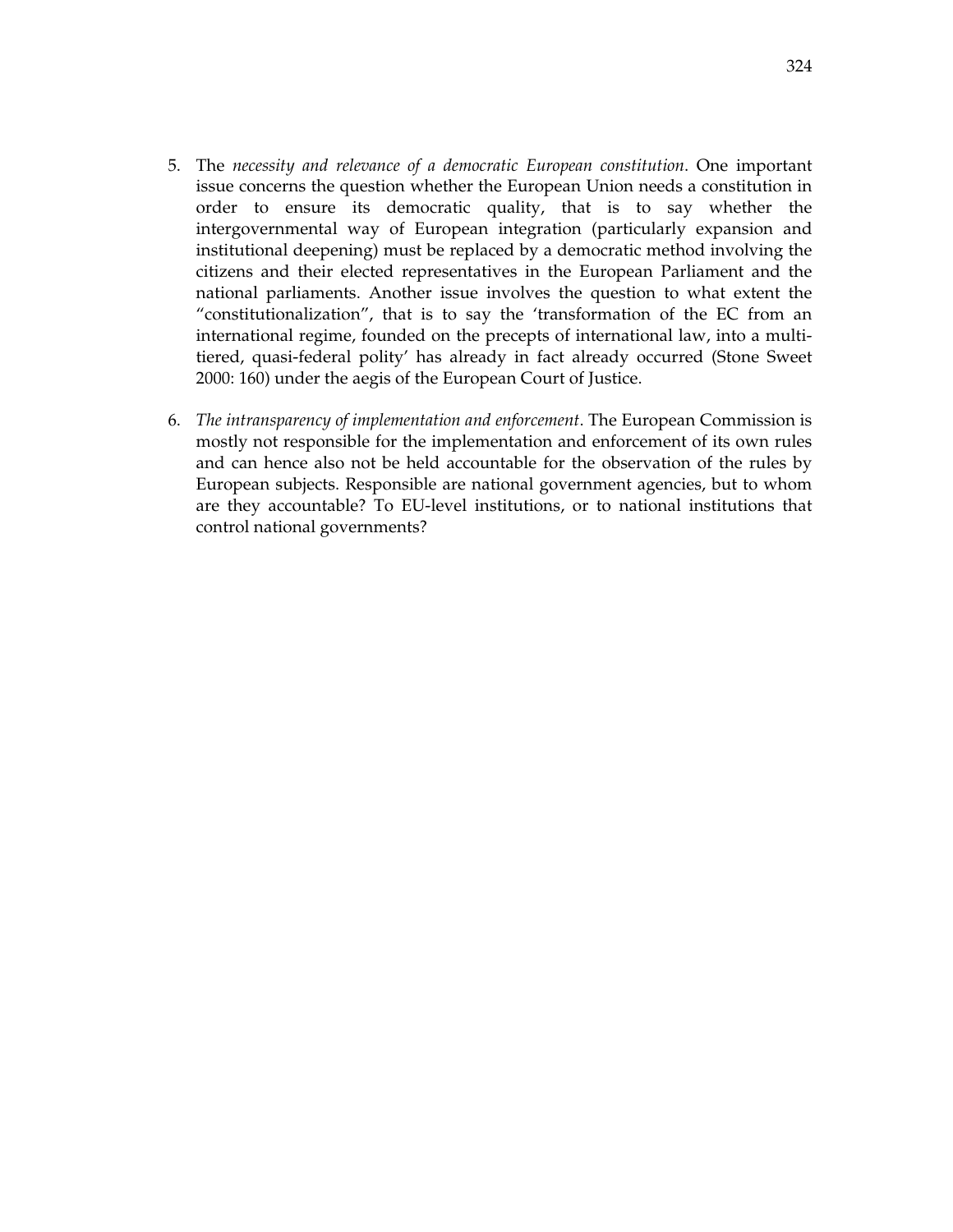The notion of multi-level governance has a dual history. One development is found in International Relations theory where the concept can be seen as the modernized successor of the original regime concept that was introduced in de mid-1970s.<sup>2</sup> An international regime is 'a set of implicit or explicit principles, norms, rules, and decisionmaking procedures around which actors' expectations converge in a given area of international relations' (Krasner 1983: 2). Multi-level governance, then, applies to the policies carried out in various European policy areas. While *governance* refers to both the substance of policies and to the balance of power that can be inferred from this, *multilevel* indicates that not only public, but also private actors (firms, pressure groups) can exert influence at various levels, both vertically (at the European, national and subnational level) and horizontally (in various sectors, including the market sector).

The other historical ancestor of the multi-level notion came from comparative public policy analysis as developed in comparative political science and public administration (see Wallace and Wallace 1996; Peterson 1995; Peterson and Bomberg 1999; Richardson 1996a, 1996b; Marks *et al*. 1996a; Mazey 1996; Bulmer, 1994,1998; Pierson 1996; Hurrel and Menon 1996; Rhodes and Mazey 1995). This approach developed in response to the state-centric approach, which treats policy making in the European Union as a two-level game and is epitomized in the work of the liberal inter-governmentalist school (Moravcsik 1991, 1993a, 1993b, 1998). This school<sup>3</sup> explains European integration  $$ defined as policy co-ordination between nation states – as a series of rational choices made by national leaders. The core assumption is that the state is a unitary and rational actor. The behaviour of the state is constrained by domestic pressures and the strategic environment. European integration is explained in three stages. The first step is national preference formation which is defined by the interaction between state and society (pressure from domestic actors, especially in the socio-economic realm). Economic interests are more important than geopolitical interests. The second step is intergovernmental analysis of inter-state negotiations. Given national preferences, the outcomes of international bargaining between states are determined by the preferences and bargaining power (defined as an asymmetrical interdependence) of states. There are three determinants of interstate bargaining power: 1) unilateral policy alternatives (threats of non-agreement); 2) alternative coalitions (threats of exclusion); 3) the potential for compromise and issue linkages. The final step concerns the choice of international institutions. In his early study Moravcsik (1993a) argued that states choose supranational institutions in order to reduce transactions costs and strengthen the state itself in a two-level-game. In his latest book Moravcsik (1998) explains the choices to "pool and delegate" sovereignty to international institutions as efforts by governments to constrain and control one another and to enhance the credibility of commitments. Supranational institutions thus resolve incomplete contracting problems. States opt for pooling and delegation when they seek to commit other governments – perhaps also

l

<sup>2</sup> Here we base ourselves on Hasenclever *et al*. (1997) and Verbeek (2001).

 $3$  A complete overview of the development of theories of integration is found in Erdogan (2000) and can be made available upon request.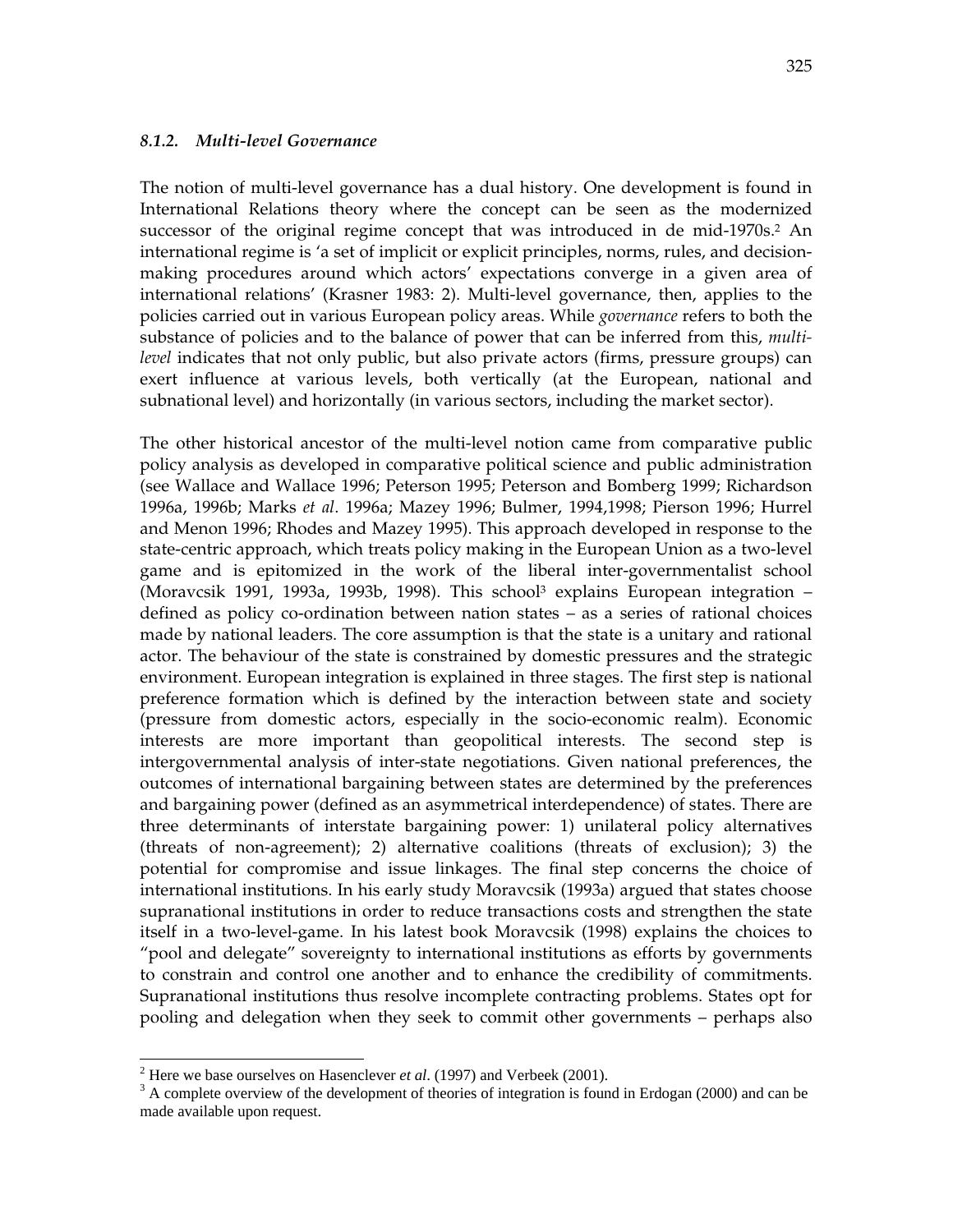their own future governments – to particular future policies, the details of which are uncertain (Moravcsik 1998: 485).

The major criticism by multi-level theorists of the state-centric approach is directed against the model of politics across autonomous levels (Marks *et al* 1996b). The European Union is rather conceptualized as a single, multi-level polity:

'The point of departure for this multi-level governance (MLG) approach is the existence of overlapping competencies among multiple levels of governments and the interaction of political actors across those levels. Member state executives, while powerful, are only one set among a variety of actors in the European polity. States are not an exclusive link between domestic politics and intergovernmental bargaining in the EU. Instead of the two level game assumptions adopted by state centrists, MLG theorists posit a set of overarching, multi-level policy networks. The structure of political control is variable, not constant, across policy areas' (Marks *et al* 1996b: 41).

Because of the stress on policy networks that are organized across policy areas and government levels, the body of multi-level governance literature is directly linked to the governance-as-network literature discussed above (see Héritier 1993, 1999). In fact, one of the most important recent contributions to the literature by Kohler-Koch and Eising (2000) prefer to speak of *network governance* in the European Union rather than multilevel governance. As said, we will pay special attention to this type below in this essay.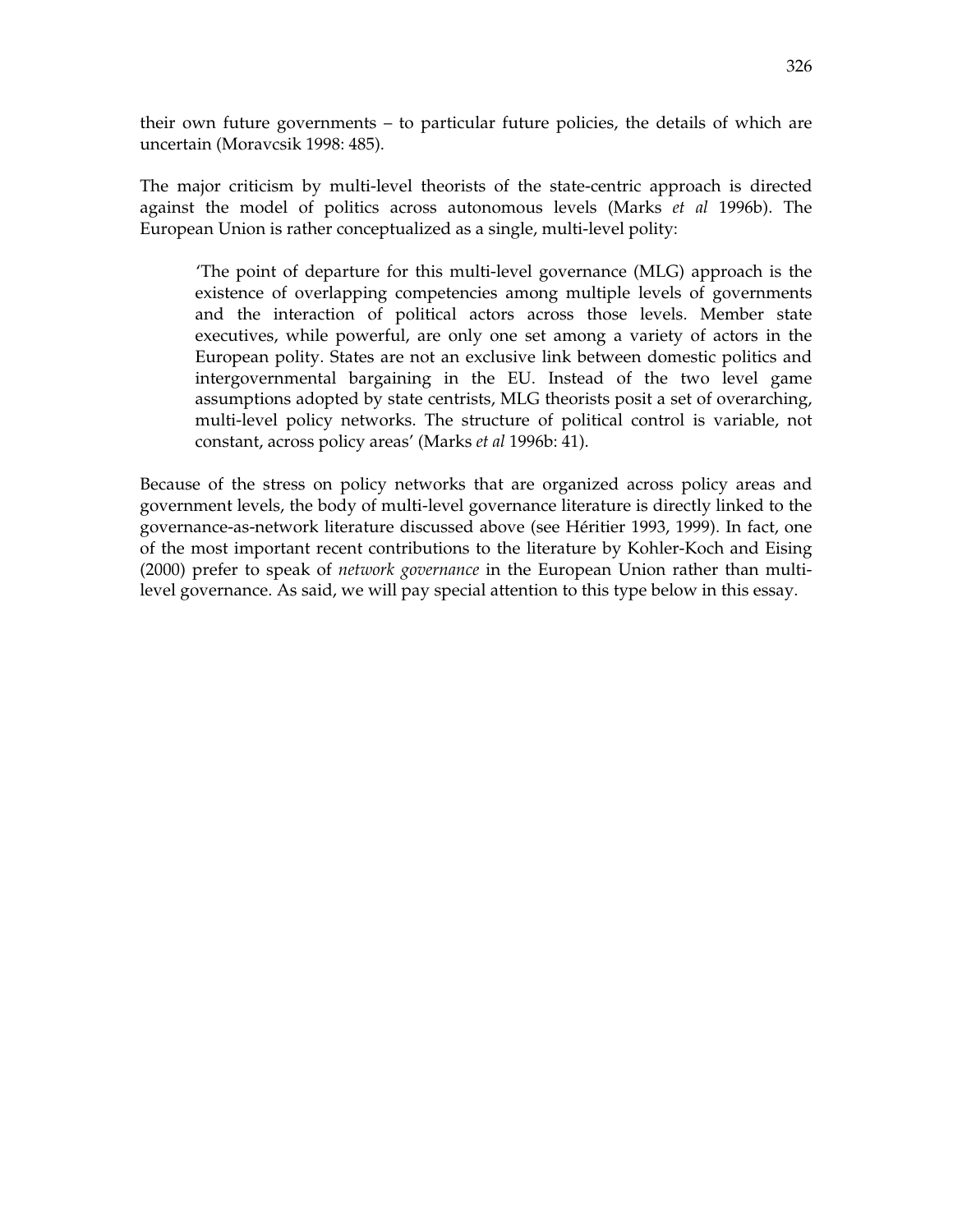#### *8.1.3. Legitimacy and Accountability*

Governance and government means ruling. And ruling is intimately linked to *legitimacy*. This central concept has been well defined by Schmitter (2001: 2):

'Legitimacy is a shared expectation among actors in an arrangement of asymmetric power, such that the actions of those who rule are accepted voluntarily by those who are ruled because the latter are convinced that the actions of the former conform to pre-established norms. Put simply, legitimacy converts power into authority – *Macht* into *Herrschaft* – and, thereby, establishes simultaneously an obligation to obey and a right to rule.'

One should add, that the ruled have in principle the power to change the rules by which to measure the rulers. This definition implies that the requisite criteria for legitimacy are the following: 1) those who rule have to be identifiable, and known to the ruled; 2) similarly, the ruled have to be identifiable, and known to the rulers; 3) both share norms, which presupposes at the very least that these norms are known to both; 4) the ruled have to be convinced (or trust) that the rulers abide by the shared norms; 5) there must be institutions that provide for – again legitimate – settlement of disputes over the interpretation of these norms, and over whether the rulers have abided by them.

The norms that provide the basis for legitimacy can differ. They can refer to procedures of decision making (e.g. legality), substantive criteria of justice, performance of the rulers and what they have (the effectiveness and efficiency of their measures). The trust of the ruled in the rulers can have its base for instance in reputation, charisma, expertise, and past performance. However, in the end the ruled have to be "convinced" that the rulers lived up to the expectations, that they interpreted the rules rightly, and that they performed. This implies that the rulers have to do some explaining and that the ruled have the chance to sanction the rulers if they feel that these have not delivered upon their promises. We call this democratic accountability, which is hence crucial to legitimacy.

That implies that *accountability* is paramount to governance. It is part of the very definition of what is considered to be "good governance", both in government and corporate affairs. In International Relations one finds the issue of the "accountability gap" as most transnational actors can hardly be held responsible for their actions. Democratization and accountability are also an increasingly important legal issue as democracy is crystallizing as a norm of international law. Another concern is whether and to what extent the New Public Management has an unfavourable impact on public accountability. Similar critical arguments emerge in the debate on the status and operation of networks in public administration, while the issue of accountability in the multi-level governance system of the European Union is obviously inextricably interwoven with the problem of the notorious democratic deficit.

Accountability refers to the process of holding someone answerable and responsible for performance (Romzek 2000). Being responsible is used in the sense of 'political, moral,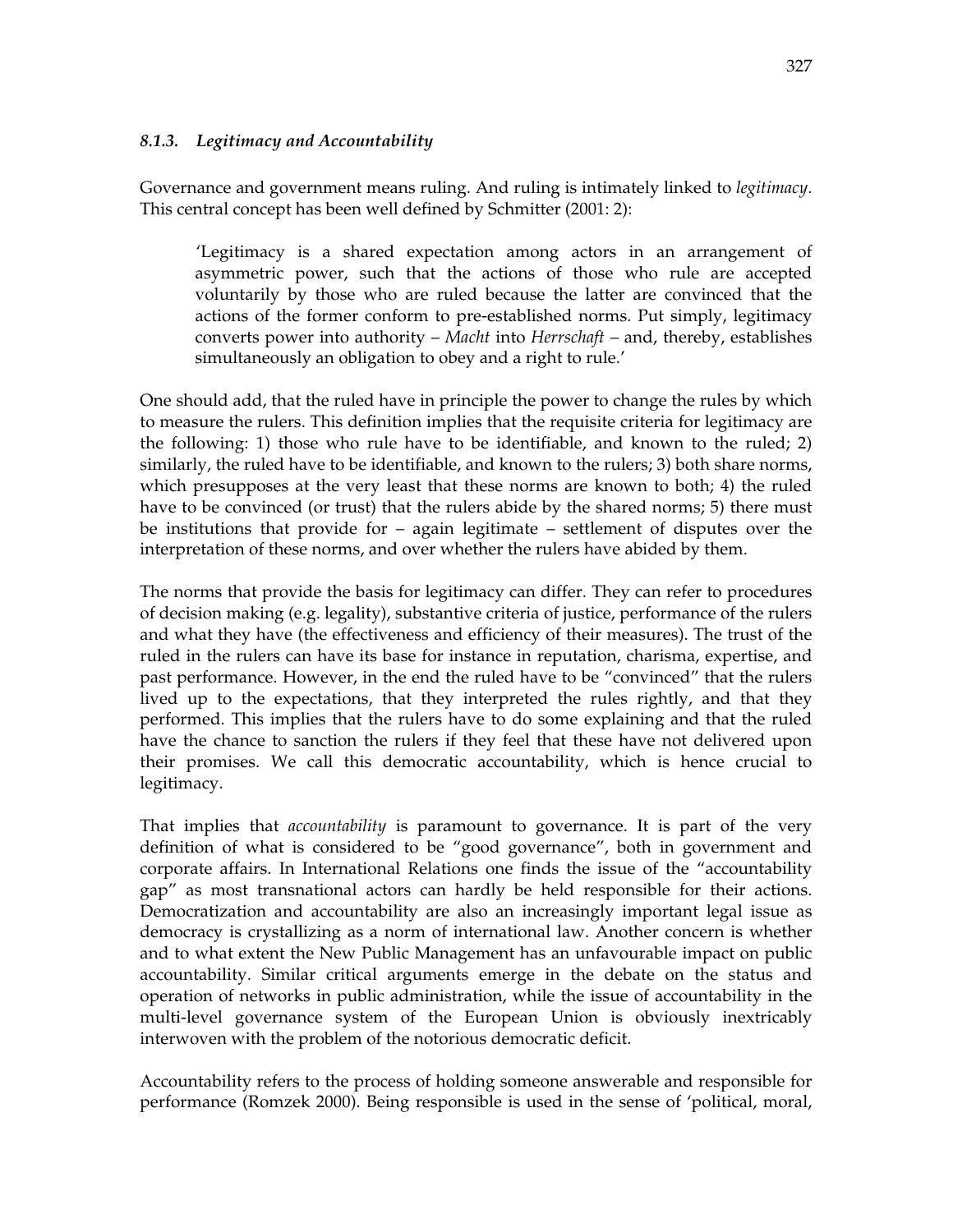or legal liability (or in all of these senses) for the results, mostly harmful, of a given form of behaviour or event' (Bovens 1998: 25). Bovens (1998: 29–31) elaborates the criteria for accountability-as-responsibility4 as *transgression of a norm* (a person's act breaks a norm), *causal connection* (there is a causal relation between the act and the outcome or event for which one is held to account), *blameworthiness* (a person could have acted otherwise), *the relationship with the agent* (the one held accountable is not necessarily the actor, but has a close relationship with him or her).

<sup>&</sup>lt;sup>4</sup> Bovens defines this as passive responsibility as opposed to active responsibility, that is responsibility as a virtue (having a sense of responsibility), specified by the following criteria: an adequate perception of threatened violations of a norm, consideration for consequences, autonomy, conduct based on a verifiable and consistent code, taking role obligations seriously (Bovens 1998: 32–8).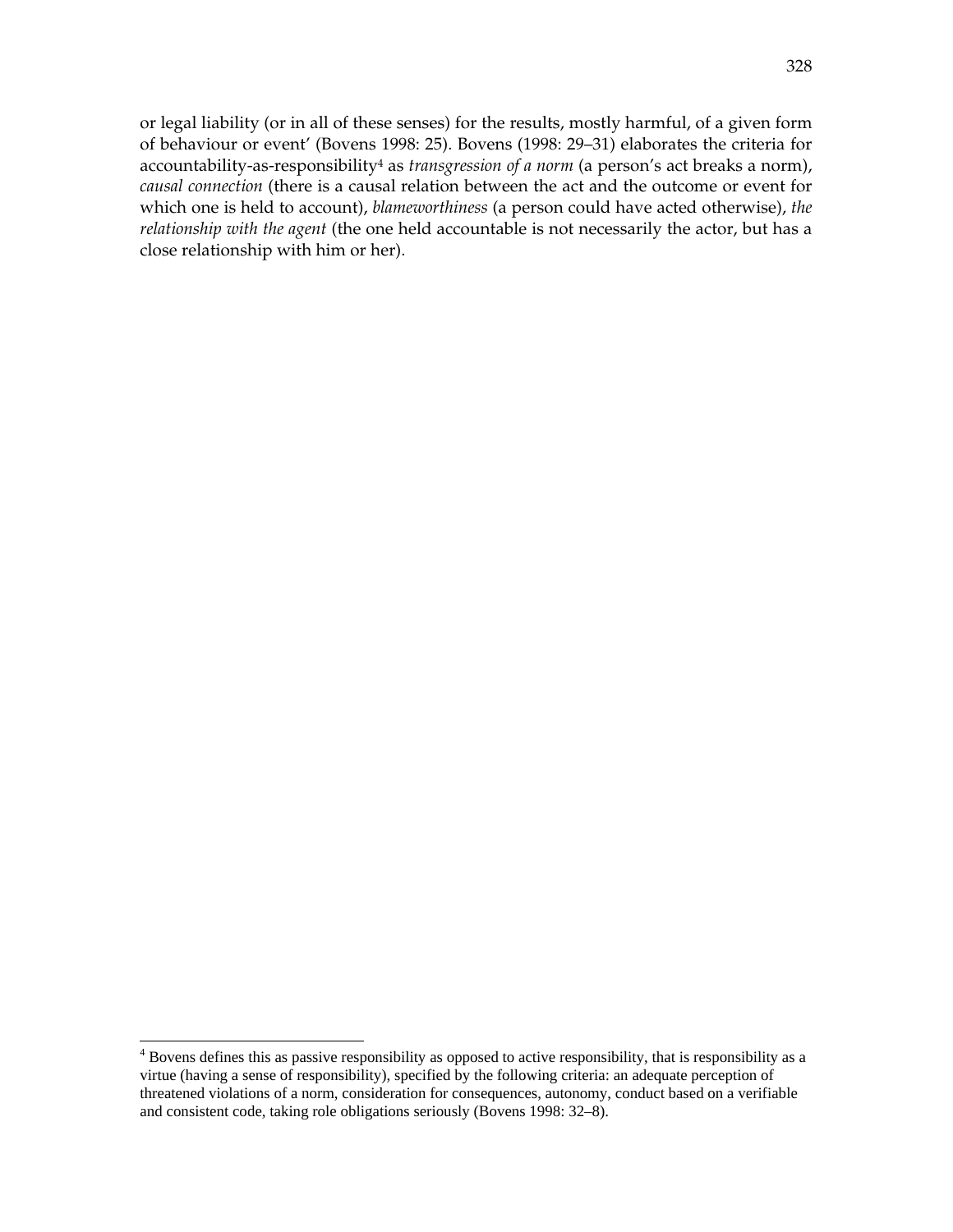# *8.1.4. Consequences: Problems of Governability and Accountability*

The shifts in governance patterns in both the public and the private sector have one major consequence in common: the governance capacity might be affected; and traditional institutions of checks and balances on power and of accountability could very well become obsolete, or at the very least less effective. These would be issues for investigation.

Would governance through complicated networks in which permanent bargaining goes on, and where hierarchy has become less important, not loose in governability, in the capacity for resolute decision making? It may be that such a system gains in its capacity for building consensus under certain circumstances. But among whom? And at what costs? How can such networks participate in yet higher-level networks, when they have difficulty with speedy decisions, which may be required as input at a higher level?

Can policy making in complicated, abstruse and intransparent multi-level network structures still be controlled by traditional checks and balances, such as the (often already relatively problematic) dualism between government and parliament, by federalism, or by judicial review at the national level? Traditional institutions try hard, but often this appears a bit forced. Symbolic for the anguish has been the appeal of one German Land against the Maastricht Treaty – in casu the German federal government handing over more competencies to European institutions – for the German *Bundesverfassungsgerichtshof*. It just served to illustrate that federal systems within federal systems find it increasingly difficult to manifest themselves. One could ask whether the principle of ministerial responsibility is not rapidly becoming meaningless, when policy decisions are taken more and more in complicated and relatively intransparent multilevel networks of EU- and member-state bureaucrats. Can ministers really be held accountable for this? Is that not merely formal fiction? And would the most effective solution to such problems still be to try to make traditional institutions of political control work better, such as dualism in politics (exemplified by directly elected prime ministers or mayors); or to introduce institutions of control that may be new to this country but have been tried elsewhere, such as the referendum?

If traditional institutions of the voice option in politics may become obsolete, so may be the case with the institutions of the exit option in private business. Can competition in the market place still play the role of major checks and balance on economic power, when firms have to co-operate more and more to share knowledge of products and markets in order to be able to innovate (Jorde and Teece 1990; Nooteboom 2000)? Further specialization, outsourcing (division of labour in the market place), and consequently the development of more and more complicated long-term customersupplier relations in industry points to the need of co-operation as against competition. Specialization also produces all kinds of new market niches, in which highly specialized companies may acquire some market power. Seen in this light: is not the recent reinvigoration of a strict competition policy, with a new competition law and a new competition authority, the NMa (in the Netherlands), very much akin to the stereotypical army preparing for the last war fought? Is strict competition still the most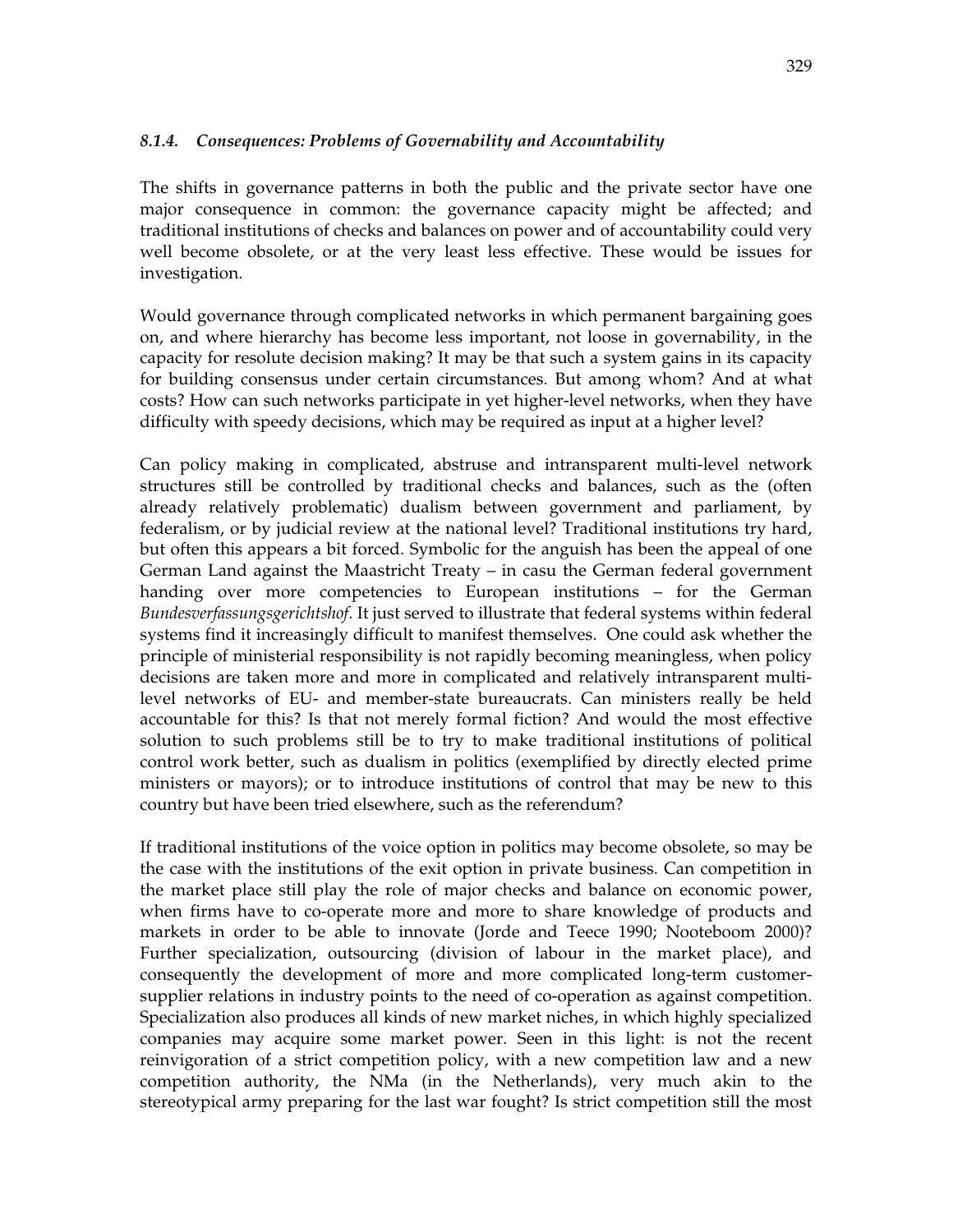appropriate manner of controlling for the abuse of economic and monopoly power? Or do we need new instruments of control of economic power in the era of the network economy?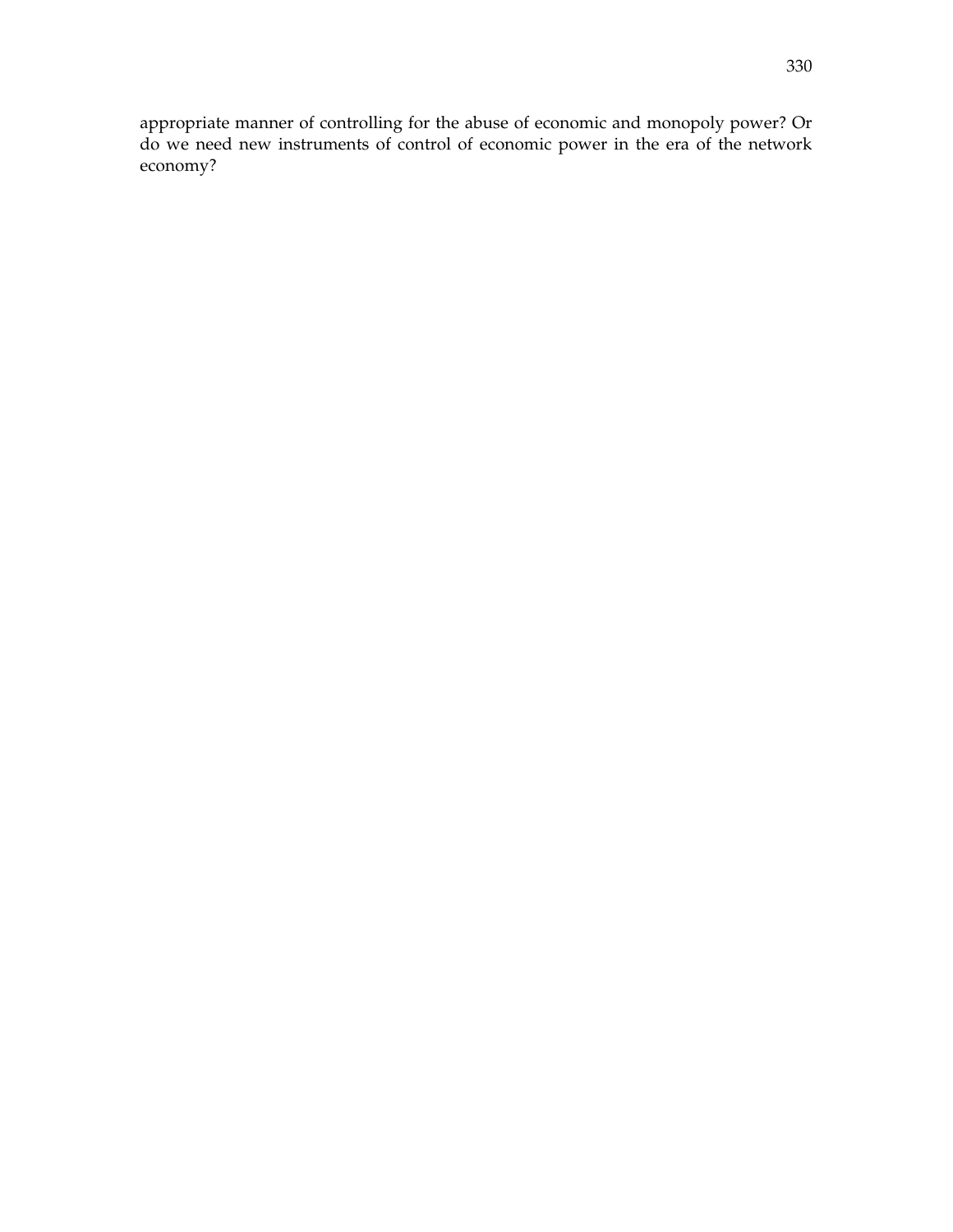#### *8.1.5 Questions for the core module on "Multilevel Governance"*

There are many different aspects of the shift in Governance which could be interesting for the ESS. We have chosen for two aspects which seem to be most relevant and have led to a lot of discussion in different countries. The first topic is the acceptance of the people in Europe of the shift in governance to the European level. This topic is relevant because the power has shifted for a large part to the European level and 'legitimacy converts power in authority' (Schmitter 2001:2). For example, after the treaty of Maastricht, it was clear that the population did not agree with the decisions made at that meeting and this led to a crisis in the EU. The second topic concerns the satisfaction of the people with the checks and balances at the European level. This issue is important for more or less the same reason. As we have mentioned above for the legitimacy of the shift in governance it is important that people see that the democratic controls are sufficient. Otherwise people might question the legitimacy of the shift of government to the EU level if they are satisfied with the democratic controls in their own country.

For the above argument it follows that in this study two important factors for the perception of the legitimacy of the shift in governance are studied.

We have added to this study a proposal for a third set of questions concerning the acceptance of the shift of governance to the UN given its important in recent years and its possible rule in the future.

#### Legitimacy of shifts in governance

In order to measure the acceptance of EU governance we suggest to use a set of questions used in the Eurobarometer 54. In this questionnaire 25 issues are presented. We have chosen 5 items out of the 25. The 5 are chosen in such a way that they are approximately equally distributed on the scale of support for decision making by the EU governments together (see the numbers in brackets behind the stimuli). The question is formulated as follows:

Question 1-6 *Now we would like to ask questions about decision making in Europe Could you tell me for each of the following fields whether, according to you the National government should make the decisions or all EU governments together ?* 

 *Decision mainly by National* all EU *governments DNK government together* 

*Foreign Policy (69%) Support for regions in economic difficulty (60%) Accepting refugees (51%) Agriculture and fishing policies (48%) Juvenile crime prevention ((43%) Education (32%)*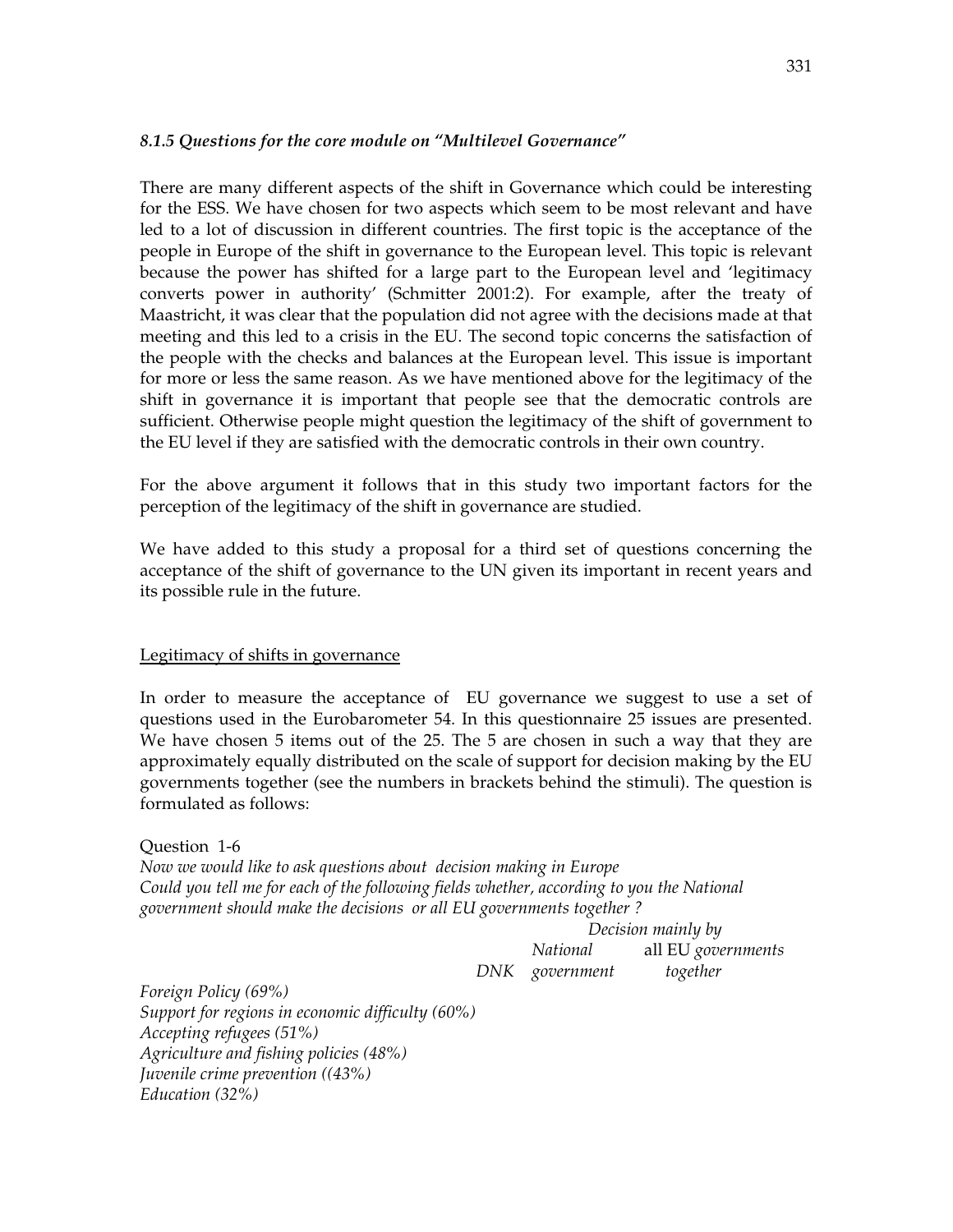Here 6 items have been specified. The extra item is Agriculture. This item was added because it is a field where the EU makes the decisions already for a long time but nowadays this policy is not supported by a majority. We do not know if this is new due to the crisis in the agriculture or an old phenomenon. That makes this item attractive to include. It is however not necessary for the scale mentioned below.

#### *Index for acceptance of EU Governance*

We suppose that these items will form an cumulative scale. This can be tested by the Mokken scale procedure. In that case the number of choices for the EU will be a good measure for the acceptance of EU governance.

#### Satisfaction with the democratic control of power at the different levels

We are not aware of any questions asked about this topic. There is only the very weak question about the satisfaction with democracy as it functions in your country. Therefore we would like to ask the following three questions for the different levels of governance.

*The next questions concentrate on "the democratic control of the government by the parliament. If the control is too weak there exists the risk of misuse of power by the government. If the control is too strong there exists the risk that no decisions will be made.* 

#### Question 1

*As you know in our country the decisions of the government are controlled by the parliament which is elected in free elections. The parliament has the right to decide that a decision made by the government should not be implemented. The parliament has also the right to force the government to resign.* 

*How do you evaluate the democratic control in this case. Express your evaluation in a number between 0 and 10 where* 

*0 = very bad 5 = neither bad nor good*   $10$  very good

#### Question 2

In the European Union the European Commission is preparing the major decisions. The *European parliament has the right to force the whole European Commission to resign but it does not have the right to decide that a decision should not be implemented.* 

*How do you evaluate the democratic control in this case. Express your evaluation in a number between 0 and 10 where 0 = very bad, 5 = neither bad nor good, 10= very good* 

These two questions should not be combined but it seems likely that people who support the national systems and not the European system are less in favor of European governance.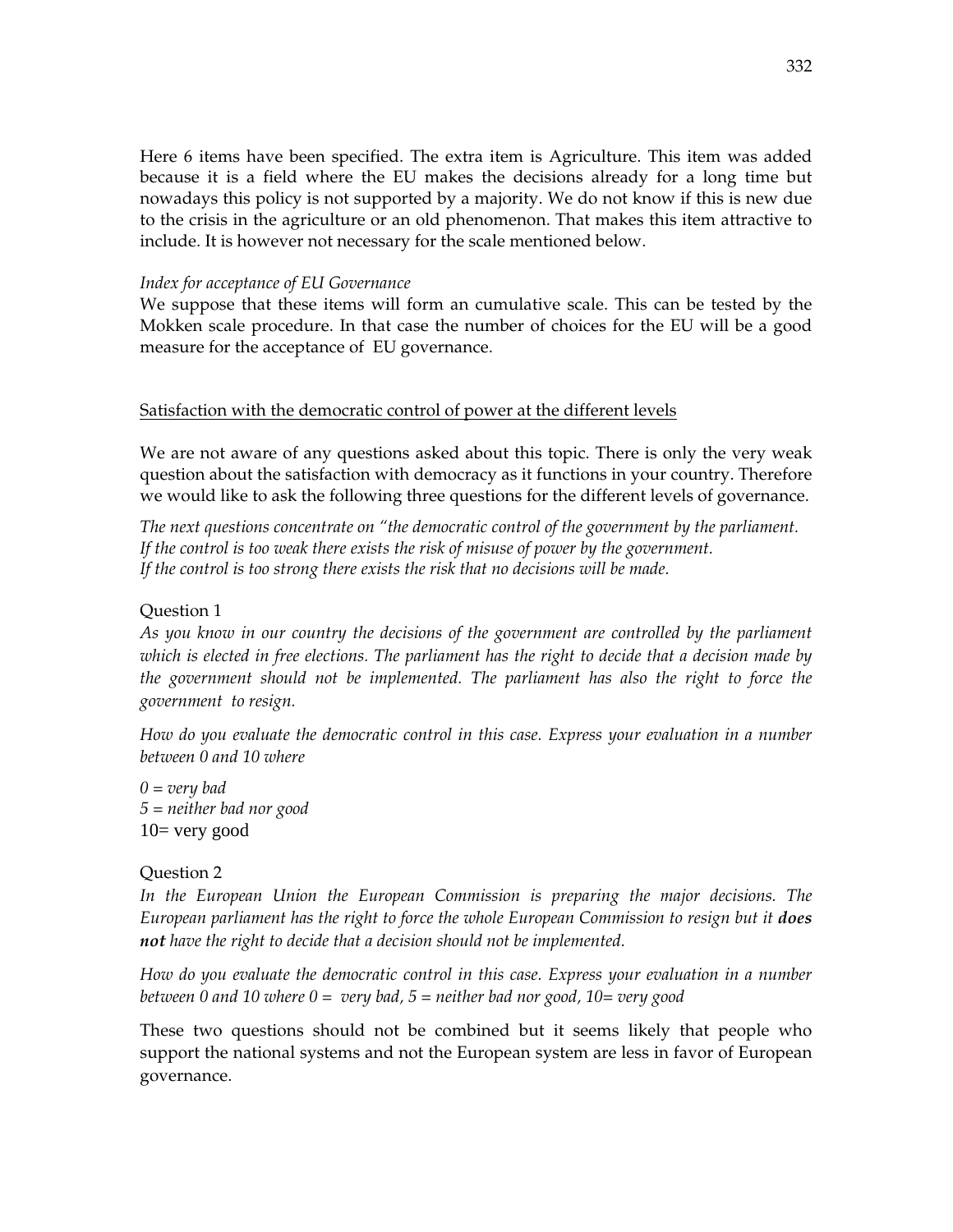# **8.2. Comments**

The following EU questions were suggested:

*Now we would like to ask questions about decision making in Europe*  Could you tell me for each of the following fields whether, according to you the National *government should make the decisions or all EU governments together ?* 

> *Decision mainly by National* all EU *governments DNK government together*

*Foreign Policy (69%) Support for regions in economic difficulty (60%) Accepting refugees (51%) Agriculture and fishing policies (48%) Juvenile crime prevention ((43%) Education (32%)* 

#### **Discussion**

SQP gave the following prediction with respect to the reliability, validity and total quality of these questions:

|            | Item reliability | validity | method effect total quality |     |
|------------|------------------|----------|-----------------------------|-----|
| $1 \t .53$ |                  | - .69    | .31<br>.36                  |     |
| others .50 |                  | .80      | .20                         | .40 |

The quality of these questions is not very good, especially the reliability is rather low. Using them in a scale and computing a total score will improve the reliability considerably.

With respect to the content of the questions Jan Beyer suggested:

I have quite some problems with the Eurobarometer question(s) and this question in particular (so this is not a critique vis-à-vis WK). Deciding with 'all members together within the EU' (note the general word 'members'… who are these?) can mean anything. It can refer to both supranationalism, i.e. all member-states have a say, but can vote by qualified majority, and intergovernmentalism, i.e. all member-state governments decide by unanimity. The crucial point is whether national governments loose control over Euro-level decision-making, for instance by increasing the powers of the European Parliament or by more majority voting in the Council. Given the deficiencies of Eurobarometer, the ESS could be an opportunity to test a more accurate question. Why not work with these two extremes… something like this…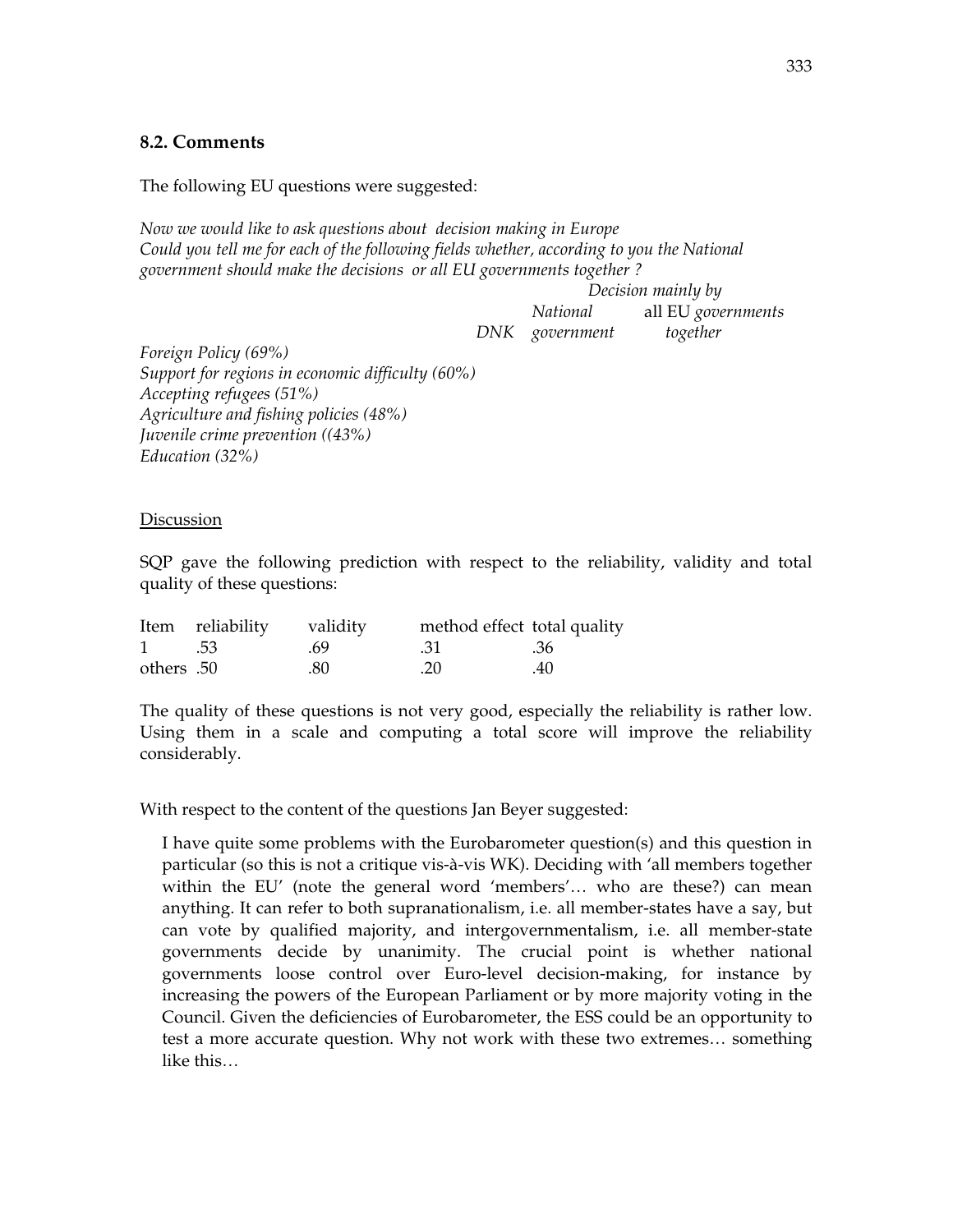*Could you tell me for each of the following matters whether, according to you, all national governments should agree on common European policies or whether, there has to be one European government which can decide on these matters .* 

I agree with the idea to include 'agriculture', a relevant policy field, not only because of the budget. The argument might be strengthened or improved. Agricultural policy will change profoundly, and has already changed a lot (because a majority favours such a change). Export oriented subsidies will be phased out in the middle and long run (even for sensitive sectors such as sugar) and direct income support for farmers will become more important. Thus when people say that they are in favour of supra-national policies in the field of agriculture, we have to be very careful. Is it a support for the old system, or a support for the reform that is unfolding for the moment?

The other five items are chosen because they are equally distributed on the support scale. This is nice. Yet, in how far can we believe the distribution generated by Eurobarometers phone surveying? I am not a specialist in this, but I tend to be sceptical. In addition, it is strange that substantive reasons are used for including agriculture, but there are no substantive reasons given for the other policy fields in the questionnaire. Where is 'environment', the example of cross-bordering policyproblems (you have it in 7.1.5.3., but why not here)? Why education, a policy field in which the EU has no big say and where a quasi consensus exist in keeping it like this? Why not 'social policy', a sensitive issue linked to fiscal harmonisation, crossbordering solidarity and national welfare state arrangements? Why 'juvenile crime prevention' (what about adult crime) and not just 'fighting crime', which is more general?

His comment was taken into account so that a question has been formulated that gives a better indication of what should be done according to the people. However his question asks about the decision making mechanism while this question is meant to measure on what level the decision should be made. This is a slight difference. May be the following formulation would be better:

*Could you tell me for each of the following matters whether, according to you, the decisions on these matters should be the responsibility of our national government or of the European commission in Brussels deciding for the whole of the EU .* 

He also suggests alternative issues. This is a point that requires further attention.

After some discussions about the different level of government to be mentioned , the formulation of the question and the items to be presented the following formulation of the question and items was chosen for the pilot study: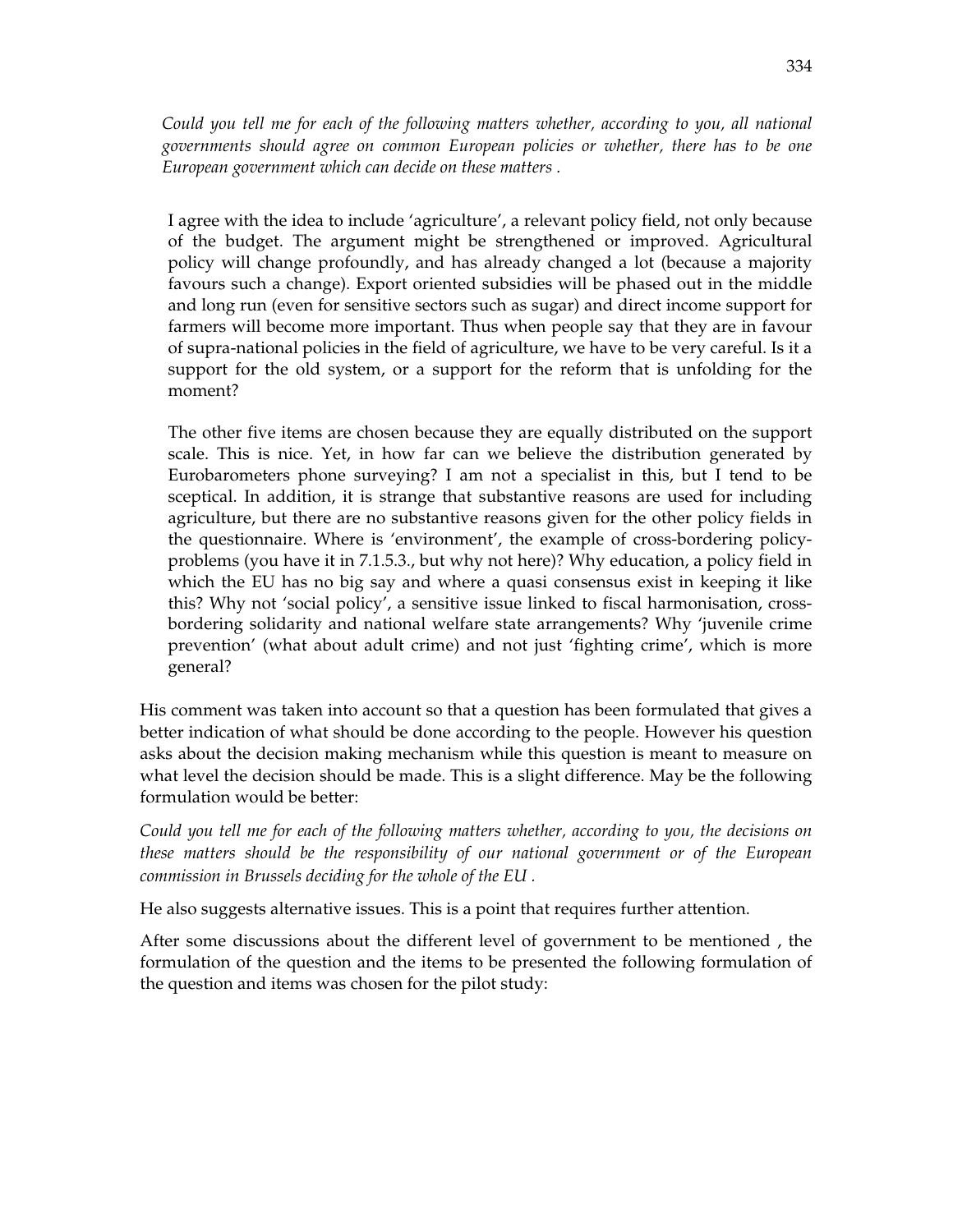*CARD D1: Some policies are decided at a national level, others at a European level, and others at a wider international level, such as by the UN. Using this card, at which level do you think policies should be decided about … READ OUT AND CODE ONE ON EACH LINE* 

|                                            | <b>National</b><br>level | European<br>level | Wider<br>international<br>level | (DK) |
|--------------------------------------------|--------------------------|-------------------|---------------------------------|------|
| $D1$ protecting the environment            | 1                        | 2                 | 3                               | 8    |
| <b>D2</b> fighting against organised crime | 1                        |                   | 3                               | 8    |
| <b>D3</b> reducing unemployment            | 1                        | 2                 | 3                               | 8    |
| D4  agriculture                            | 1                        |                   | 3                               | 8    |
| $D5$ defence                               | 1                        | 2                 | 3                               | 8    |
| $D6$ social welfare                        | 1                        | 2                 | 3                               | 8    |
| D7  taxation                               | 1                        | 2                 | 3                               | 8    |
| <b>D8</b> aid to developing countries      | 1                        | 2                 | 3                               | 8    |
| D9  immigration and refugees               | 1                        | 2                 | 3                               | 8    |
| D10  interest rates                        |                          |                   | 3                               | 8    |

This question was not seen as a definite form of the question because it was never asked in survey research in this way.

 Concerning "Satisfaction with the democratic control of power at the different levels" the following three questions for the different levels of governance.

*The next questions concentrate on "the democratic control of the government by the parliament.* 

*If the control is too weak there exists the risk of misuse of power by the government.* 

*If the control is too strong there exists the risk that no decisions will be made.* 

#### Questions 1

*As you know in our country the decisions of the government are controlled by the parliament which is elected in free elections. The parliament has the right to decide that a decision made by the government should not be implemented. The parliament has also the right to force the government to resign.* 

*How do you evaluate the democratic control in this case. Express your evaluation in a number between 0 and 10 where*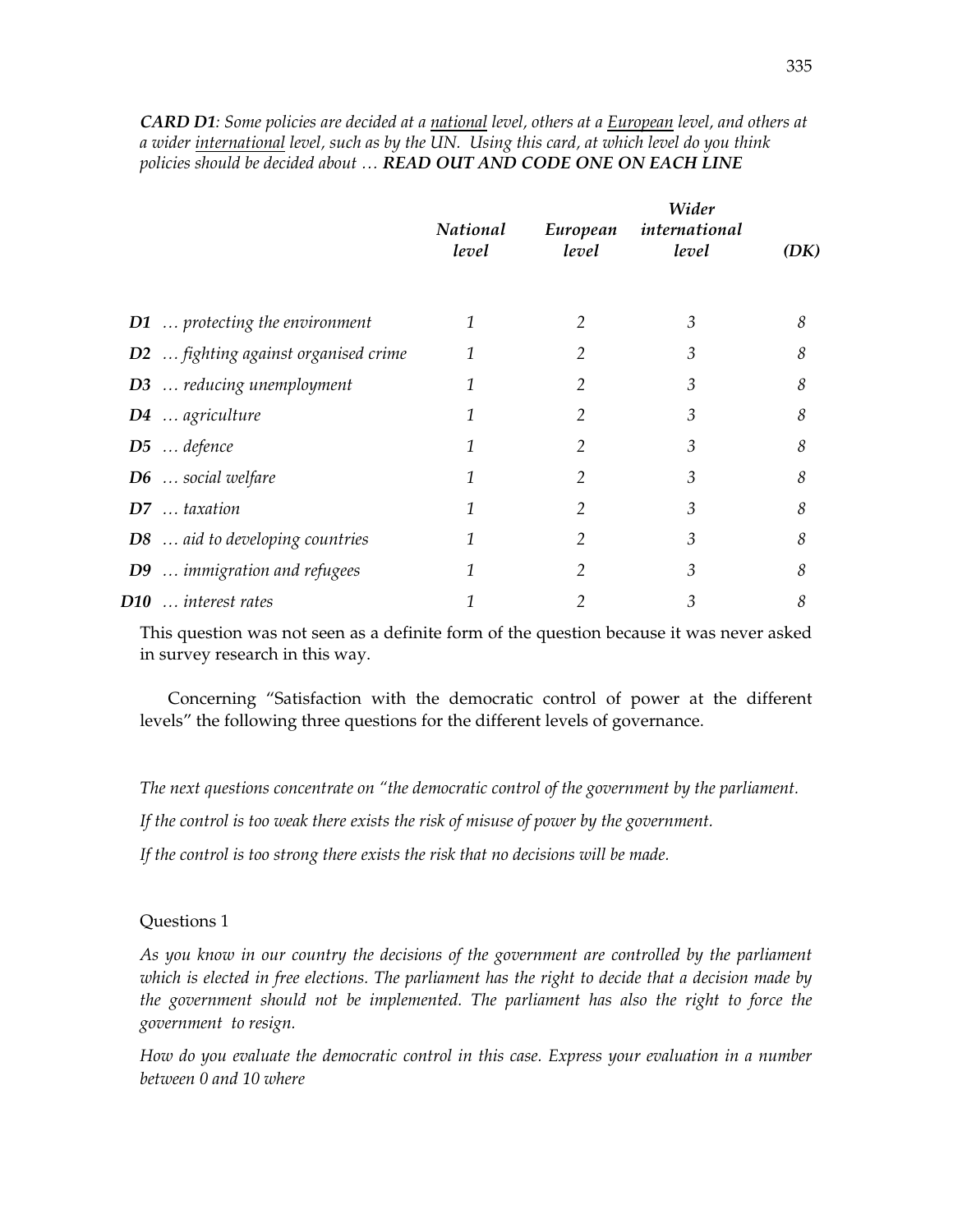*0 = very bad 5 = neither bad nor good 10= very good* 

#### Question 2

In the European Union the European Commission is preparing the major decisions. The *European parliament has the right to force the whole European Commission to resign but it does not have the right to decide that a decision should not be implemented.* 

*How do you evaluate the democratic control in this case. Express your evaluation in a number between 0 and 10 where 0 = very bad, 5 = neither bad nor good, 10= very good* 

|              | Item reliability validity |      | method effect total quality |     |
|--------------|---------------------------|------|-----------------------------|-----|
| $\mathbf{1}$ | .85                       | .98  | (1)2                        | .83 |
| 2            | .85                       | - 87 | .13                         | .74 |

The reliability and validity of these two questions is rather good. This is a consequence of the long introductions and the 10 point scale.

With respect to the exact specification of the question Jan Beyers has important remarks. He wrote:

Question 2 is a confusing question, especially because the European Parliament does have co-decision powers in quite some policy fields. Thus what is implied in the question is misleading. The EP cannot directly decide on the content of a Commission proposal, but it can (and has done it several times), under the codecision procedure, veto a Common Position of the Council, which is based on a previous Commission proposal. What is said about the resignation of the Commission is correct (however, it complicates the question). In general, this question gives the impression that the European Parliament has not very much to say, at least it suggests that it has less to say than its real legislative powers are. In addition, the questions contains two different things. On the one hand, it suggests that the EP has no legislative powers (which is not true) and, on the other hand, it has controlling powers (which is correct). How to evaluate this balance of power? I am afraid that such a question will be difficult to understand for an average respondent.

Given the complexity of this issue and tack of time the CCT decided not to include this topic in the core questionnaire of the ESS at this moment.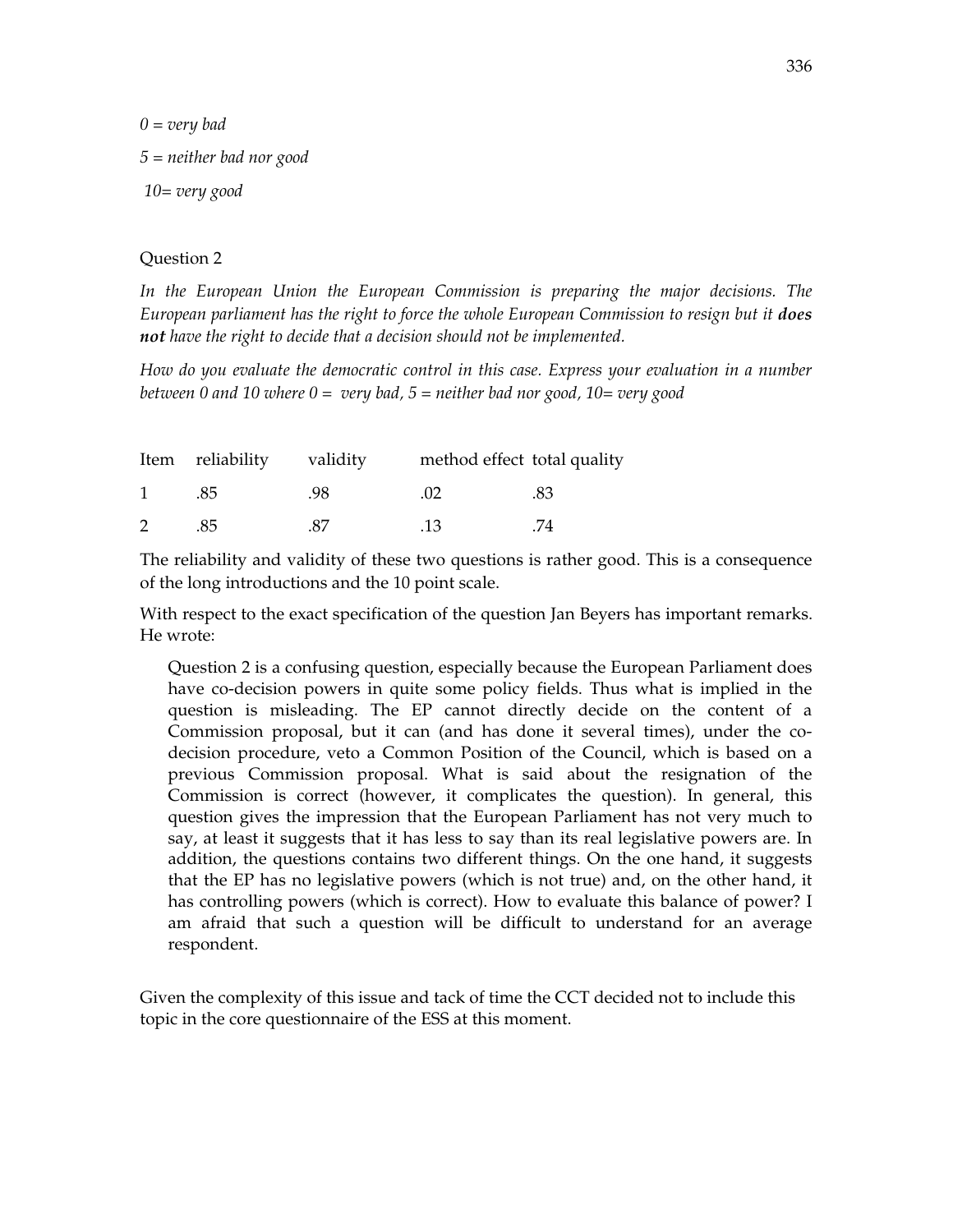# Results of the pilot study

In the table below the results obtained in the pilot studies in the UK and the Netherlands are presented.

*CARD D1: Some policies are decided at a national level, others at a European level, and others at a wider international level, such as by the UN. Using this card, at which level do you think policies should be decided about … READ OUT AND CODE ONE ON EACH LINE* 

|                                      | National<br>level | European<br>level | Wider<br>international<br>level | (DK) |
|--------------------------------------|-------------------|-------------------|---------------------------------|------|
| D1  protecting the environment       | UK35.3%           | 6.9%              | 54.9%                           | 2.9% |
|                                      | NL 22.2%          | 21.8%             | 53.5%                           | 2.4% |
| D2  fighting against organised crime | UK41.8%           | 13.2%             | 42.8%                           | 2.3% |
|                                      | NL19.3%           | 28.9%             | 50.9%                           | 1.0  |
| D3  reducing unemployment            | UK 75.46%         | 11.7%             | 10.6%                           | 2.3% |
|                                      | NL66.3%           | 27.9%             | 5.1%                            | 0.7% |
| D4  agriculture                      | UK54.0%           | 26.5%             | 14.6%                           | 5.0% |
|                                      | NL 42.3%          | 46.0%             | 7.8%                            | 3.9% |
| D5  defense                          | UK47.36%          | 18.4%             | $30.5\%$                        | 3.8% |
|                                      | NL 21.3%          | 4.06%             | 30.1%                           | 2.7% |
| $D6$ social welfare                  | UK 72.5%          | 11.9%             | 12.3%                           | 3.3% |
|                                      | NL 69.4%          | 23.0%             | 5.9%                            | 1.7% |
| D7  taxation                         | UK 78.9%          | 12.7%             | 4.0%                            | 4.4% |
|                                      | NL 68.7%          | 26.7%             | 2.9%                            | 1.7% |
| D8  aid to developing countries      | UK23.8%           | 15.5%             | 55.9%                           | 4.8% |
|                                      | NL 13.4%          | 23.0%             | 62.1%                           | 1.5% |